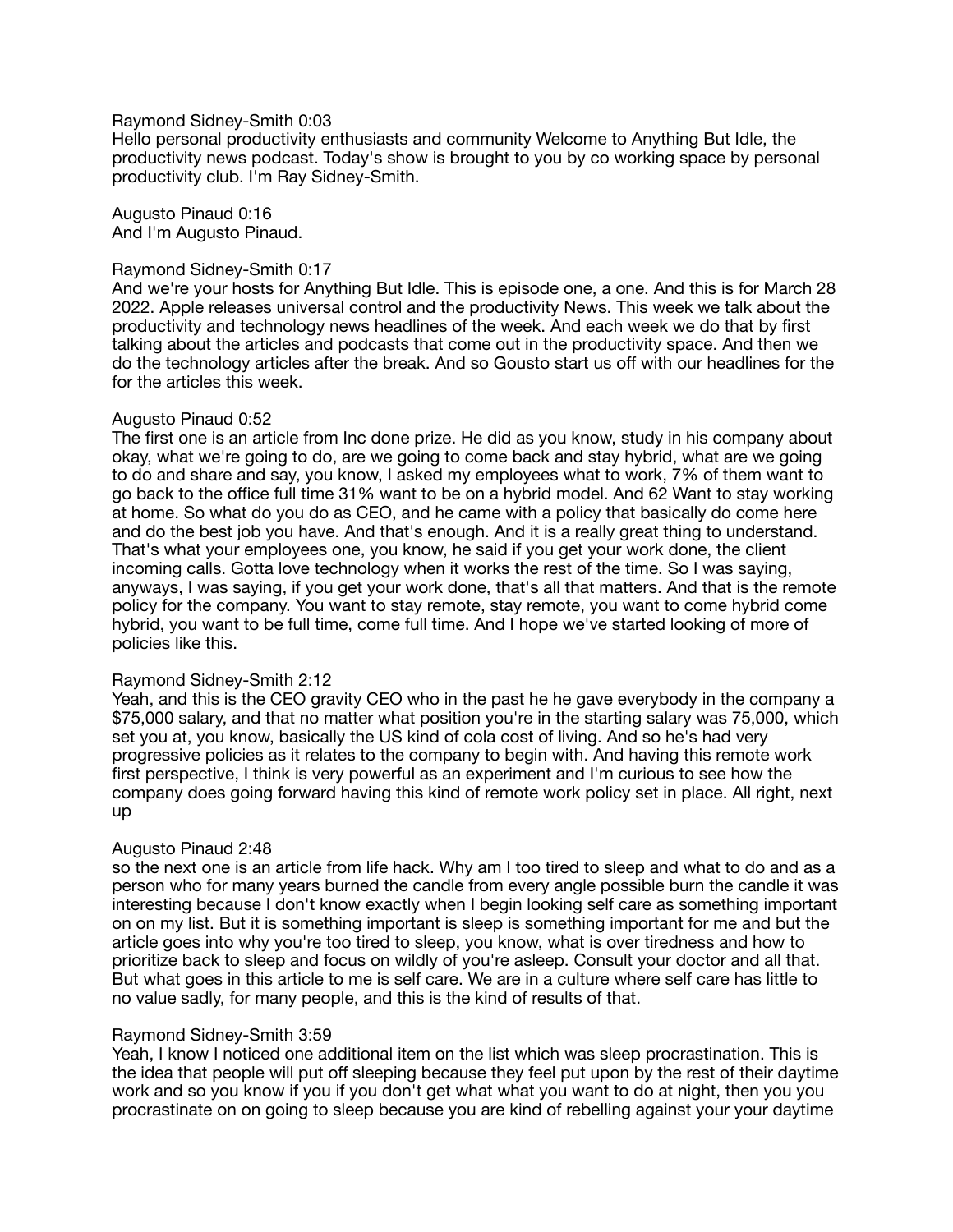activities. And so there was a little bit of that also that happens as well. So be mindful of the various reasons for resisting sleep in a way and I can't more highly recommend a book called The Power of when and this how Dr. Michael Bruce, B. R E us how Dr. Michael Burgess talks about the concept of sleep psychology and he uses a mixture between Crono typing and what is, in essence, a personality type indication. And it's interesting to see how those two combined while while I normally would would shy away from the idea of using personality type indicators. Like the Keirsey Temperament Sorter, or those kinds of slight personality indicators for something like sleep, I was actually really impressed by the usefulness of the four he created for Chronotypes. Typically, we have, you know, three Chronotypes. But he created four, they're all mammals. And it's just a really interesting book to look at. And you can go to the power of when quiz calm, identify your sleep profile, and then start to really enact some of the concepts behind it very, very quick. From there, John Hazels, noting that he does some sleep sleep procrastination himself. But yes, absolutely, John, check out the power of win. That's a really, really good book. And I've really appreciated reading it in the past. So alright, okay, so what's our next story this week,

### Augusto Pinaud 5:57

our next story was an article that I enjoy a lot. And then Seidel, ambition is overrated. And it stuck in about an article that we're start talking about an article that Professor Newbridge road called Slow productivity. And I love that says, well, kind of a mini manifesto proud of the topic of his next book. But basically, what Professor Neopets said is, well, the central goal of slow productivity is to keep an individual and a volume at a sustainable level. You know, that may, and as the article mentioned, that may work in other countries, I don't think that us Coulter will give to that. I doubt that many cultures will give to that. But she made a really great point on the article and say, I don't really want to have less productivity or slow productivity, what I want to grow is to sustainable productivity. And I think that's a concept to define really well is probably individual. But that is something that I can subscribe to. Let's work into how can we sustain our productivity? Do I think that we are going to work less based on what the article from Professor Newport said, and all these? No, no, you can do that. But what he will be great is to understand what works for you, what works for your productivity, and how can you sustain it over time to avoid burning?

#### Raymond Sidney-Smith 7:40

Yeah, so a couple things. I think that I, I disagree with the author here. And I and I actually, this is gonna be funny to say I agree with Cal Newport. And so that's a that's a, not a first, but certainly a few and a second. But but the reason why I agree with him here is that he is differentiating the slow work movement. And if anybody doesn't know about the slow work movement, definitely look at the various permutations, the corollaries of the slow work movement, that that started way back when I think it's Carl Andre, and that whole concept, but when we when we think about what he's talking about, regarding slow productivity, what the author of this medium article is talking about when when she talks about sustainable productivity, I don't necessarily disagree with her. But she's, again, coming at it from a cultural perspective, that somehow she should be working at a sustained level that is higher than everyone else, that somehow somehow she needs to be so much better than everyone else. And that is for a number of reasons, right? Systemic cultural problems that we all have to face. But at the same time, what Cal Newport is really commenting on is Congress person's congressperson tucanos recent introduced introduction of legislation to reduce the 40 hour workweek to 32 hours on the federal level, which would mean that people would have eight hours more every week of leisure time. And for those of you who know me know how much I am a supporter of liberalism, and therefore liberal, free society, needs to make sure that we are embracing where we are going with regard to specifically US culture, and us work culture for a long time has decided that humans are widgets, and that we should just put our human widgets into companies and somehow they would just crank along like any other component of a machine. I believe we are seeing a tide shift where we're seeing a change in perspective here.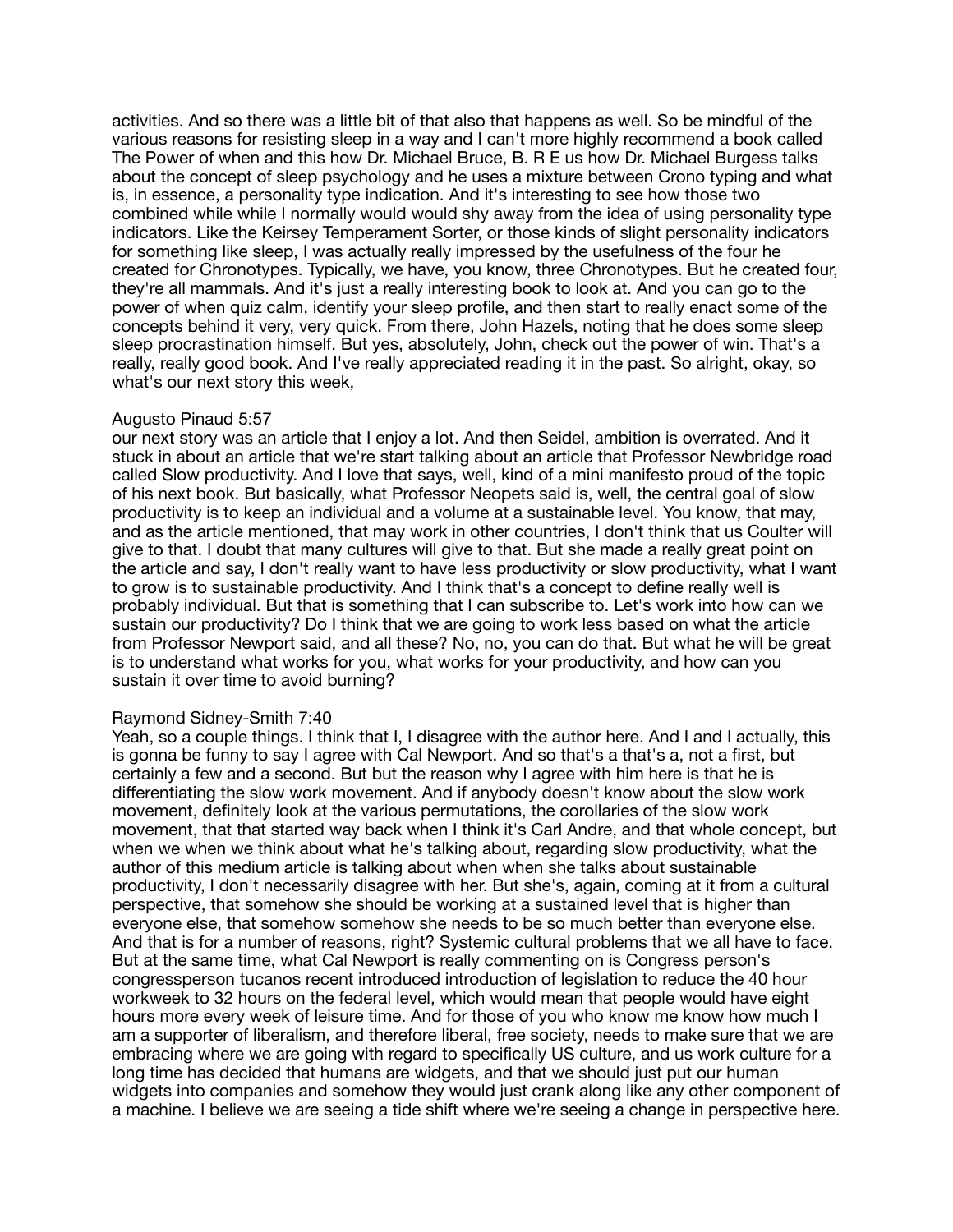And that's where I think that I agree with Cal Newport. I agree with Newports perspective that we are seeing a new shift. We're just seeing a shift. Employees have now the power and it is up to them to be able to use that power to be able to shift the way in which work culture has has been doing it for probably the past 50 to 70 years. And I think we have an opportunity here to see see a change there. I don't necessarily know if that will affect me, right. You know, I'm, I'm self employed, I don't have the same shackles as many folks who are in the employed world and have those circumstances affecting them. But I see the opportunity there for someone who wants to work from someplace remotely, some somebody who wants to have more time with their family, somebody who wants to do more things with their free time. And those things actually benefit the the firm, right? When we talk about business or the firm, right? When people do things off clock, like knitting, or going out there and reading a book on philosophy or reading a book on Legos, whatever it is, they're reading, they're bringing those ideas that come from other disciplines into the business. And I think that cross pollination of ideas is where innovation comes from. And I think a lot of businesses hold themselves back because they want but in chair time, as opposed to having employees have a life work balance that actually promotes well being promotes, I would even say happiness, but basically all the the various terms, the effects that consider happiness, contentment, contentedness, joy, you know, whatever those particular pieces are, so I'm curious to see where we're going here. Julie's noting, Julie bestiaries, noting that she hopes I'm right, and I hope I'm right to not for the sake of just being right. But really for for the, for the the workforce itself, I think it would be really nice to see just a little bit of a shift of power here. So we have a little bit more balance between, you know, government, employers, you know, in the private sector, and then, of course, the employees themselves already Gousto onto our next story.

# Augusto Pinaud 11:59

So our next story comes from rest of the world, and they did last year, according to them a profile and people in RAM Bangor, Mexico, and they're coming now to revisit, and where are they was the pandemic, you know, what is change from the ways they were working to how this year has changed. And it is a really interesting, read to find people who is happy, you know, I'd been at home at been working at home, versus people who were saying you didn't know what it means to work and on the floor is to who now are all all business move at home, and they are talking to companies a couple, I think what's in buying God because they know, you know what, no, we have figured it out, you know, when one of us a conference call, the other one goes to the kitchen, and come back and all that. And it is really interesting how this change, now that we're trying to come back, is really noticing that or we're acknowledging how much has changed on the way we work on the way we do things. And everything else, you know, and my, I used to joke at the beginning of the pandemic that I earn that I God tree, loud roommates, especially the kids, okay, but the reality is that I can, you know, my day, up to 3pm, that I picked them up at school, they the office is really quiet, I can work with a door open, I can do all this at 3pm, that dynamic change completely. And, and I'm lucky I have a door, but not everybody have that and how, but more importantly, how work has adapt to that. I remember having conference calls in which I was terrified to let the mute button out. So they hear the children, you know, shout out the background. And now that's normal. And it's okay in many environments is fine. People understand that the families are around and that change, that's a change, I hope we never lose. Because it used to be that you have that work person. And that work person didn't have any life now or outside. And now it's a one thing Yeah, people understand that you have animals, pets, and your dog bark, and the kids are allowed.

#### Raymond Sidney-Smith 14:31

Now, and funnily enough, it's at the same time, we've gotten a greater sense of technology, in the sense that, you know, like zoom and Google meet all have noise cancellation technology now that they've kicked into their tools, so that when you are talking on Microsoft Teams, or zoom or Google meat, a lot of those background noises can actually be muted to some extent so that people don't actually have to, like I'm very sound sensitive. So you know, having, you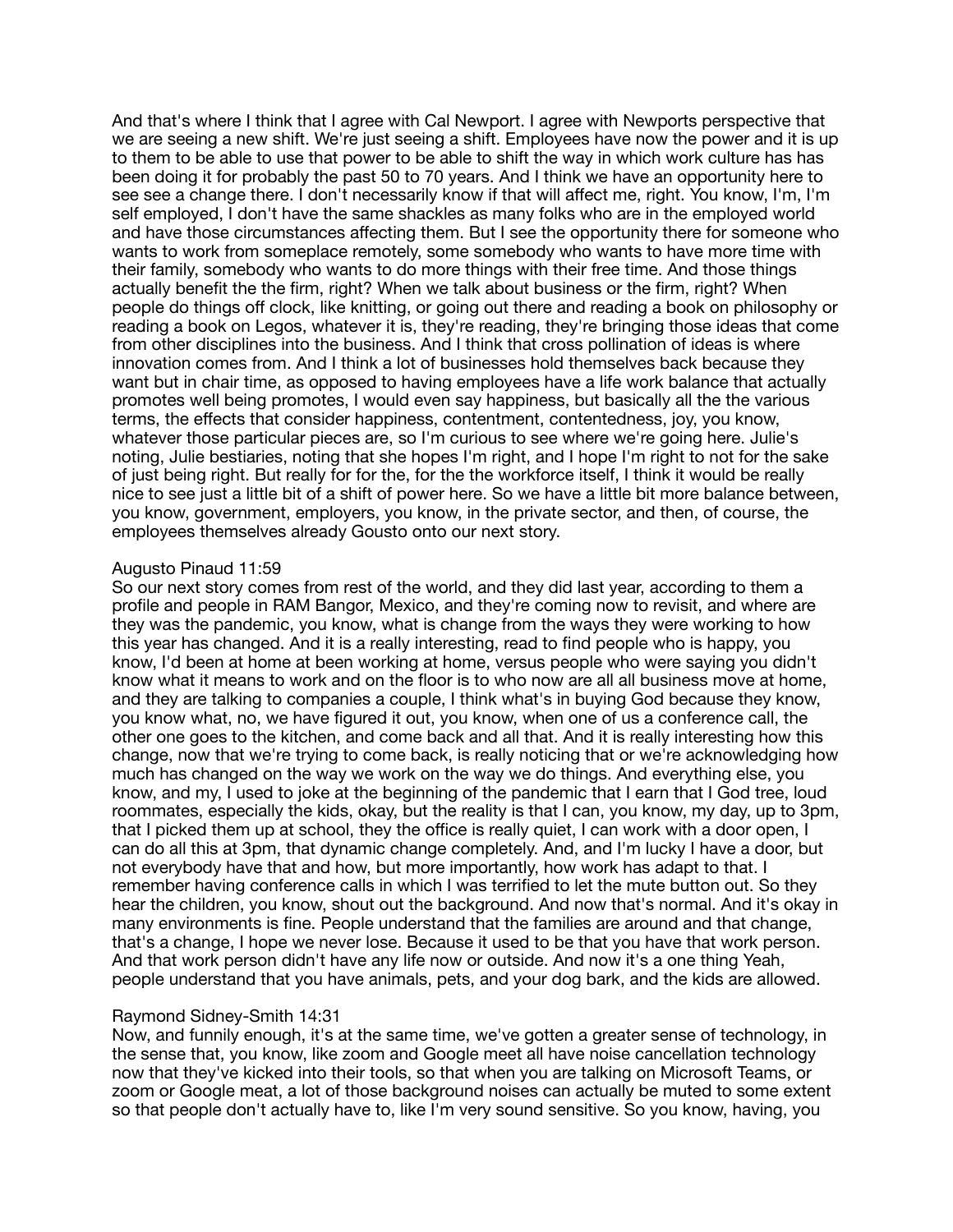know, people you In the background or hearing other background noise can be very disruptive to me. But, you know, really, the technology has done such a great job of making those pieces come together. And I know we have another article kind of on the flip side, so rest of the world covered folks around the world who are dealing with the pandemic, CNBC make it also had a topic on this. So we'll go on to the next article.

### Augusto Pinaud 15:22

Yeah, to the next article. Popup windows. The next article is from CNN, and again, goes into the same topic two years later, remote work has changed millions of career, you know, from moving across country, from people who finally took the leap, their leave their corporate work to people who will now they're enjoying the hybrid life, you know, and they used to work, you know, and have those deadlines, and now, they'll they can balance and again, for me, there is so much positive into this, how much things have improved, how much things have been humanized, you know, now, it's okay, that you have alive, it's okay. That you have things that things are part of your life, you know, and that is really fantastic. It's, you know, it's rebalancing. But I think in a good way.

## Raymond Sidney-Smith 16:34

Yeah, sorry, I misspoke when I said that it was a CNBC, it was at CNN BUSINESS that, yeah, that did the little vignettes of these folks who changed the life people moved cross country, people started new jobs got new degrees, it was very interesting to read, I highly recommend it to everybody to when we do put the article links out to check it out. It was very, I thought it was very useful to see that there is a wide variety of experiences among people. And we should be mindful of the fact that while one person may love the notion of working from home, other people will really appreciate and enjoy going back to the office I, I read that one little vignette of the college graduate who had been, you know, going to school for two years, you know, finishing off her degree and then started a new job, and she was, you know, stuck at home. And it was very difficult for her to kind of, you know, get up to speed at the office. And while there was part of me that says we need to be training our graduates coming out of school better, right, and, and teaching our managers to onboard our, you know, new employees, new workforce, you know, members better, so that they can thrive in a remote work first environment. There's also the side of me that appreciates where she's coming from where she's like, I want to like be able to bump into a co worker and be like, Oh, you have five minutes, let's talk about this thing. As opposed to all of this feeling of, well, I should probably bother people, because I don't know what they're doing on the other side, because it's opaque. She doesn't know what anyone else is doing on the other side. And they haven't adopted technology to help people know that stuff. And so I really do feel feel the balance of of everyone's desires to kind of come together and be productive in that environment.

## Augusto Pinaud 18:22

Yeah, and I think I know, you don't think this I, but when you read that a student is true, if you have never worked if you don't, or you have limited experience. And suddenly you got new to this job, and you don't know exactly what you're going to do. And now you get a laptop in the mail. It's like, okay, and it's not the technology, it is the all that experience like it or not like to be in the office to meet with people, I don't miss it. But again, there is I get the why, if you have never had it, it is something new experience to learn. So I really think that I have said, hybrid, maybe the option in the future and should be the option for most people,

## Raymond Sidney-Smith 19:05

that John is noting that he would love the optional hybrid. And I agree, I think most people, if given the option will have a few days in the office a few days from home, or just having the flexibility to do so. Like for example, if you are sick, and you still feel good enough to work, and you have the option of remote work, then I would much rather employees choose that option. You know, I would I would actually rather them, you know, like, in an ideal world, they would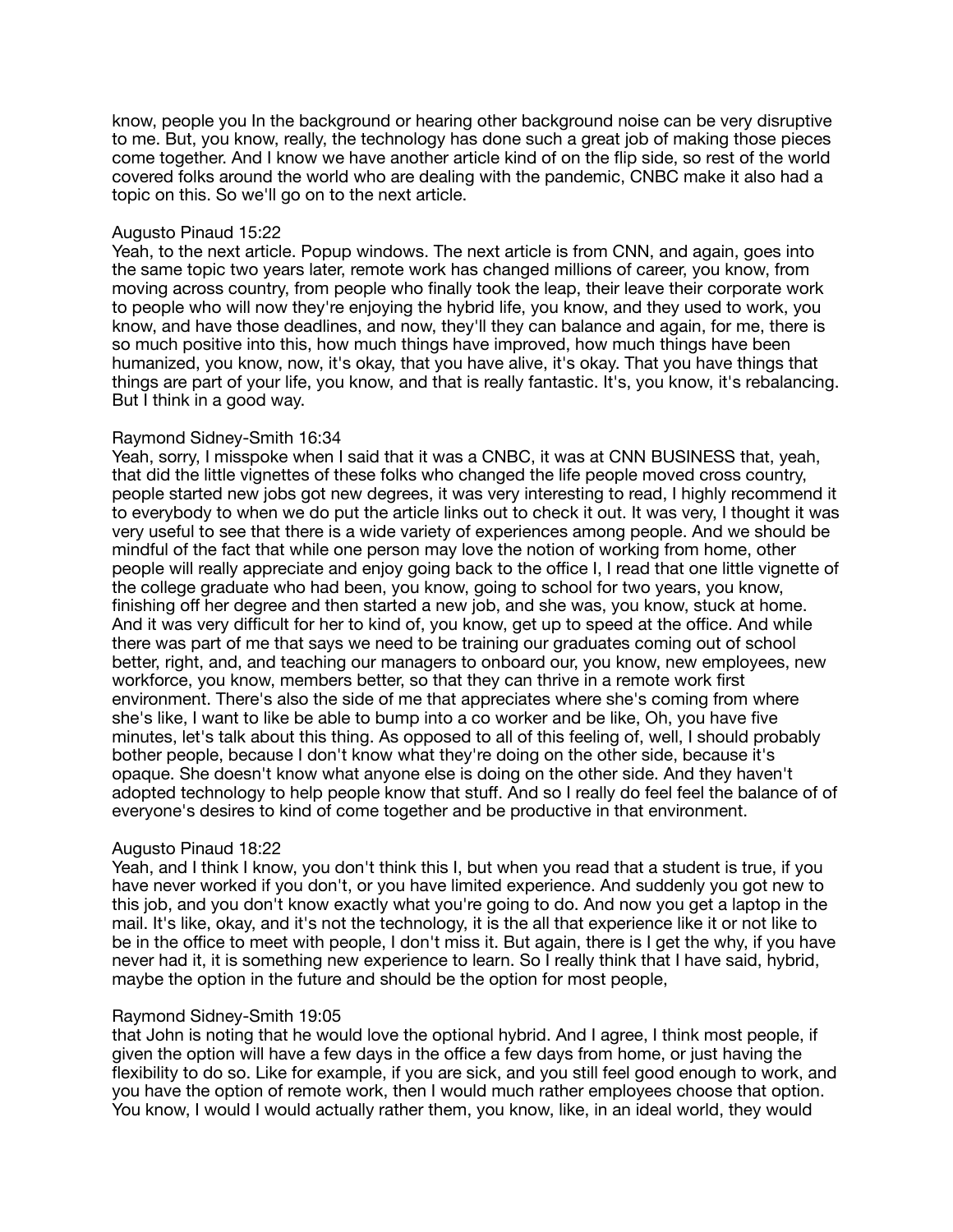just stay home and get better, right? But we understand that we're the real world. And so the second best option is you work from home and don't make me sick. Right? And so it's one of the reasons why I've always had a very aggressive policy like if I if I have if I hear you sniffle in my office, go home, you know, I will pay for your time off. I do not want to get sick. And so, you know, like, I'm not I'm just one employer among many, many, many different employers. And so you know, Like, I just love the notion that someone can now make that choice have an agency and be able to work from home, when when they don't want to make them other co workers, you know, Ill

### Augusto Pinaud 20:09

so and I think is something that we need to start for implementing the school level, you know, we experienced two years of living remotely, and then we shut them off. And I believe that's a mistake is not because of the pandemic or the Commodore the numbers is because that's going to be the future of the kids. And we continue teaching them how to work in 1950. But we are going to 2015. So it's a problem kids should be able to pick, you know, I'm going hybrid, I'm going and again, I say, as we said on the first article, if you're great if you can manage to be hybrid or remote in the school, as well as work, you can handle the workload and be responsible. Why not let the kid pick?

## Raymond Sidney-Smith 20:55

Yeah, absolutely. All right, we have covered the productivity articles this week. So far, we're gonna take a quick break for a word from our sponsor, then we'll come back with our technology articles, we're going to talk about our business segment, we're going to have also our announcement of our top 10 Female productivity technology and organization experts for 2022. And then of course, we'll have our features story. So we will see you after the break in just about a minute. Well, working

## Sponsor Voice Over 21:21

in person may be normal for you, it's unlikely your co workers are as interested in being productive as you are, or working remotely or from home can be isolating. And there's something powerful about being with productive people, even virtually, that helps you be more engaged. If a flavor of these sounds familiar, co working space by personal productivity club is for you. co working space is a virtual work community designed to help members be more effective and efficient in their work and personal lives. At its core, we provide goal tracking and host focused action sessions throughout the week for accountability and camaraderie, visit anything but idle.com. Forward slash co working to learn more CO working space lives inside personal productivity club, a digital community for personal productivity enthusiast. So you can find people who use methods and tools you do to, again, head over to anything but idle.com forward slash co working to see how co working space can help you be more productive. And now back to our show.

## Raymond Sidney-Smith 22:31

Welcome back everybody to Anything But Idle. I'm Ray Sidney-Smith, joined by acoustic pinout for the second half of the show. And this takes us along to our technology articles this week. Gousto what's our first tech article,

#### Augusto Pinaud 22:45

our first articles about Google dog, and now it's going to let you draft emails in Google Docs, you can go create all the draft and then finally send it from there, find a person write it connected. And I think this is great. I hope this solves the issue with emails and improve. Now that one of the things that this has great is if you leave in Google Docs does change the way you think about an email because you are used to use this product for long text, what means you slow down and think or most people slow down and think, therefore the help with this for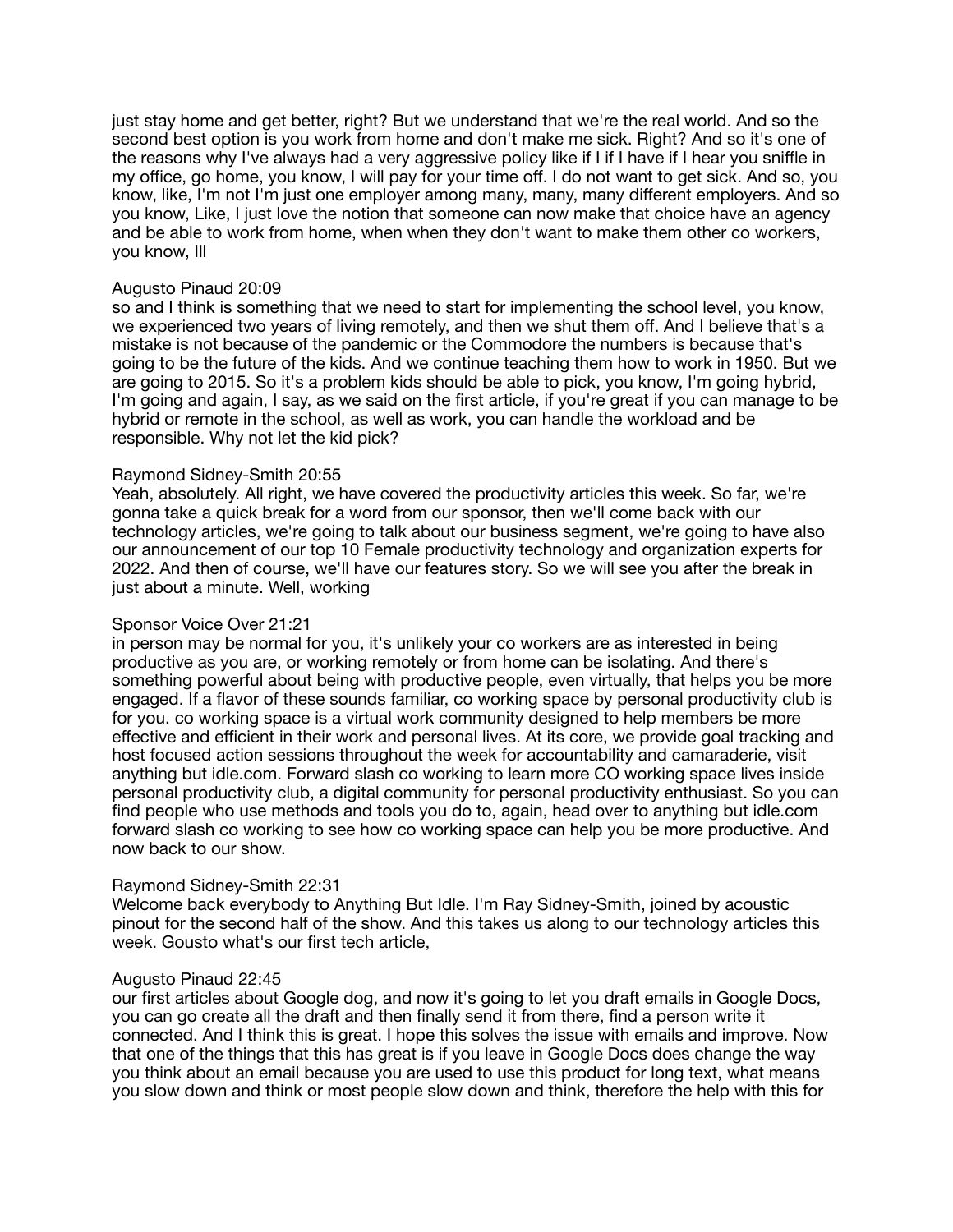me is that people now is going to use this work, Google Docs thing to slow down and write better emails. Because the problem many times on email is how poorly written they are.

### Raymond Sidney-Smith 23:45

Yeah, I'll be curious to see how this actually works out this feature is available in Microsoft Word and has been available in Microsoft Word for aeons, I mean, for a very long time. And I don't know if there's really all that much uptick, all that much usage of the of the feature. And so I'd be very curious to see how many Microsoft users actually use this Microsoft Word feature to send an email from from the document itself. And whether there are folks who are on the Google workspace side where this will be something useful for them. i Yeah, I'm just really curious to see how people use it, but it's good to see that they have added the feature to the workspace environment.

## Augusto Pinaud 24:26

Alright, next up. So our next one is exciting, because basically Google workspace, it's going to allow you to create externally friendly booking pages. So in other words, they are bringing Calendly into Google Calendar. And this is really exciting. I think this means platforms like Calendly or acuity scheduling, and the search are getting to the point of the masses. This is not going to be any more the game This is going to be everybody getting the link book with me have an appointment with me look into my calendar. And that's something that it's exciting for a person who use this so much every day. Seeing it coming to Google, it is really, really exciting.

### Raymond Sidney-Smith 25:18

Yeah, so just a couple of things for people to understand where we're coming from. This is for Google workspace users, these are business accounts. It starts at Business Standard or higher. So if you're on one of the business starter plans, that's not going to be the case so as to be Business Standard or higher. And this provides an external booking page, as Augusto noted, similar to Calendly. And, and one sub schedule once those kinds of tools. But this is already a feature if you are inside of the kind of enterprise Hall. So if you're ready, a Google workspace user, you can use appointment slots, to schedule things internally, among team members, you can see everybody's internal calendar and be able to, based on their privacy settings, be able to see when they have availability. But the idea to be able to then provide this external page that people can be directed to is, is pretty powerful, I'm looking forward to seeing kind of how that all looks in real life. Because you know, if it if it can replace a Calendly in the system, you know, I use a number of different calendaring tools in my own world. And if it can go ahead and do that, then I think this is going to be really, really powerful. I haven't seen it, I've got rapid release turned on for my domains. I haven't yet seen it rollout for me, they said up to 15 days starting on March 24 2022. So I haven't yet seen it. For those of you who are on the normal rollout that'll start somewhere in around the week of April sixth. So you start seeing rollout at the on the scheduled release date. But remember, this is for Google workspace Business Standard or higher enterprise standard or higher. And then I think all of the education plans have them. So if your education fundamentals standard, plus all of the various ones, and then all the nonprofit customers also get it. So it's good that you're you know, they're they're rolling this out for everybody. And, you know, I It's kind of a shot across the bow for Calendly to, like, level up their capabilities. And I know that this is isn't going to replace Calendly in a lot of ways, because Calendly has a lot more features. But tools like them really do need to get, I guess better, right in order to be able to keep their customers. But a very, very interesting because I think you know, how much money do I spend for all of these various calendaring tools that I don't have to now because Google is just baking it in. So it's going to be interesting to watch and see how that all comes to pass.

Augusto Pinaud 27:45 It is going to be really interesting. Yes,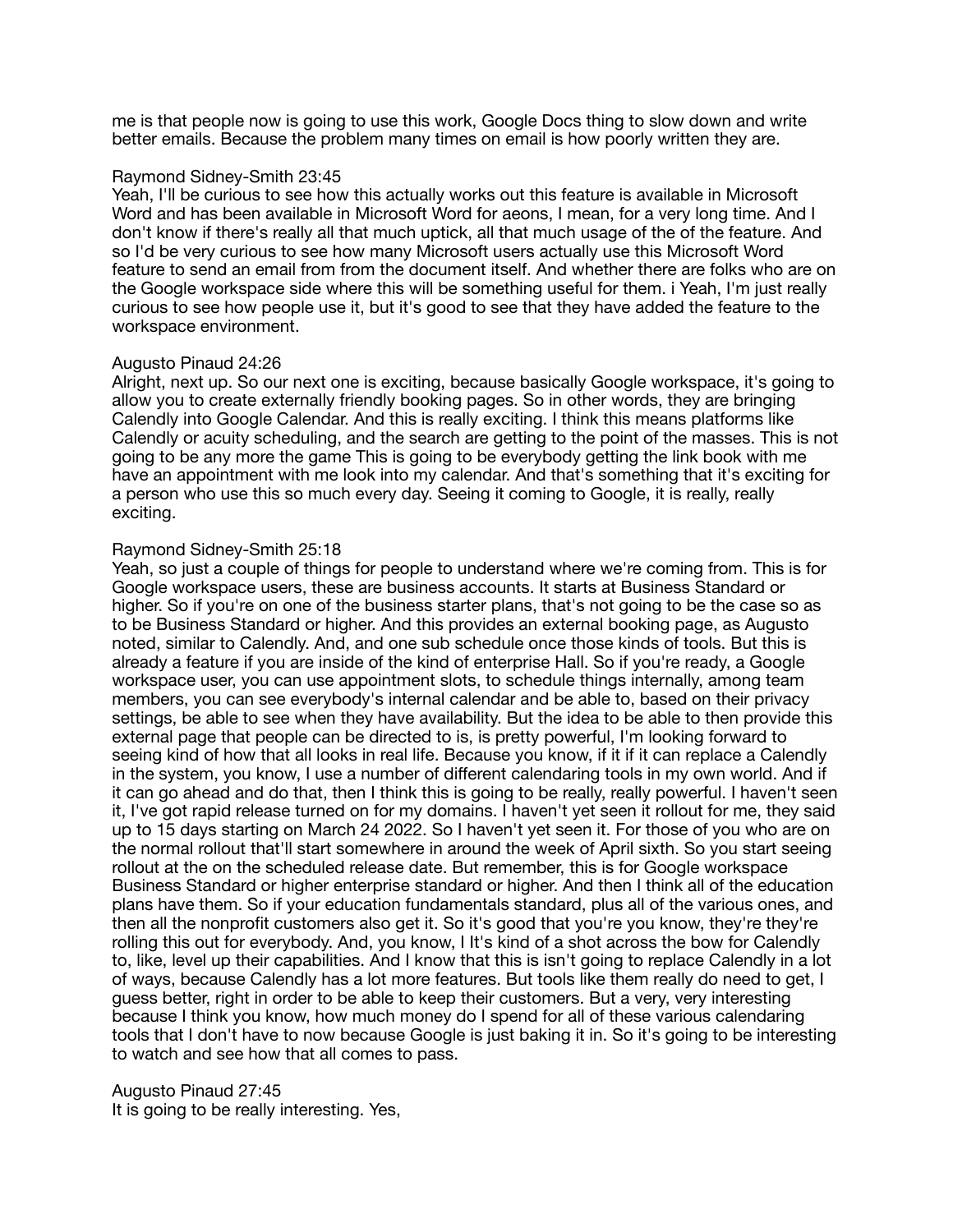#### Raymond Sidney-Smith 27:47

yeah. But it's also a cultural thing, like I've recent, I've been seeing a lot of and maybe it's just because I liked a few of those tweets. But now the algorithm is showing me more of these, these like, I think bad takes of various folks being like, Oh, I'm not going to complete your scheduling, you know, Link kind of power play. And of course, you know, I don't see myself as being better than anyone else. So I'm just like, this is the most productive way for us to schedule a meeting. If you have a calendar link, send it to me, and I'll schedule it yours. I don't care. You know what I mean? I just want it to be not a back and forth of here goes a few dates, and then you send me a few dates, and then none of the dates work. And then we just go back and forth five times. You

#### Augusto Pinaud 28:26

see, I have had I have heard about that. And I'm lucky I have had one of those cases. And the email was not even about not doing that was the reason Sarah let's merit here is my link and dispersal reply. Here is my link

Raymond Sidney-Smith 28:43 declined incoming calls.

### Augusto Pinaud 28:46

The sad part is that is you who is calling me according to this because you call me July homie on telegram earlier before the show, and the stream got stuck. Anyways, I apologize. And was one person who just sent me his link and say, Please follow my link and schedule with me instead of the other way around. It wasn't a big deal. I didn't care. But I have not experienced that. But I have heard the same thing yourself. Do people get mad that you send them the link? Sorry. Yeah, I

## Raymond Sidney-Smith 29:20

think it'll be very, very few people. And for me, it's it's been purely an education point where people just didn't know what I was sending them. And so as long as I gave them clear instructions as to why I was sending it to them, then you know, it's one thing to be a jerk about it. But it's certainly another to just want to have a productive exchange. And I want to be focused on what I'm working on with a client not calendaring with a client, you know, so it's like if we want to get that out of the way so we can actually work together. This is the most efficient mechanism and by all means, if they have a calendar link, I will always use their calendar link because that just makes me happy to be able to sit down look at my calendar and choose is the best time for me to meet them. I always think it's the, it's like me giving you my link is actually better for the client because they get to choose their best time I agree with you, you know what I mean? Like they get, they get empowered with that choice. And so for any of you who might come up against any friction, please be, you know, as as useful to people and helping them understand that you having the link to somebody else's calendar puts you in the power position, because you get to choose when you're going to be best, you know, in their calendar, not vice versa. And I consider that actually the more deferential position to be in. So anyway, moving on to Microsoft,

## Augusto Pinaud 30:39

well, Microsoft updates outlooks, teams PowerPoint, for the hybrid. And, you know, I have praised Microsoft for teams teams have done a great work. And Microsoft really has worked really hard. And I don't praise them often. But they have been really, I had of this remote and hybrid and one of Miller they're coming with many new features. One of those now is that when you get an invitation, you will be able not only to respond yes or no, but respond yes. Or virtually. So that way people know. Okay, yes, he said yes, but he's coming virtually to the median, he's not going to be actually in the office. And unlike that many other features. So it's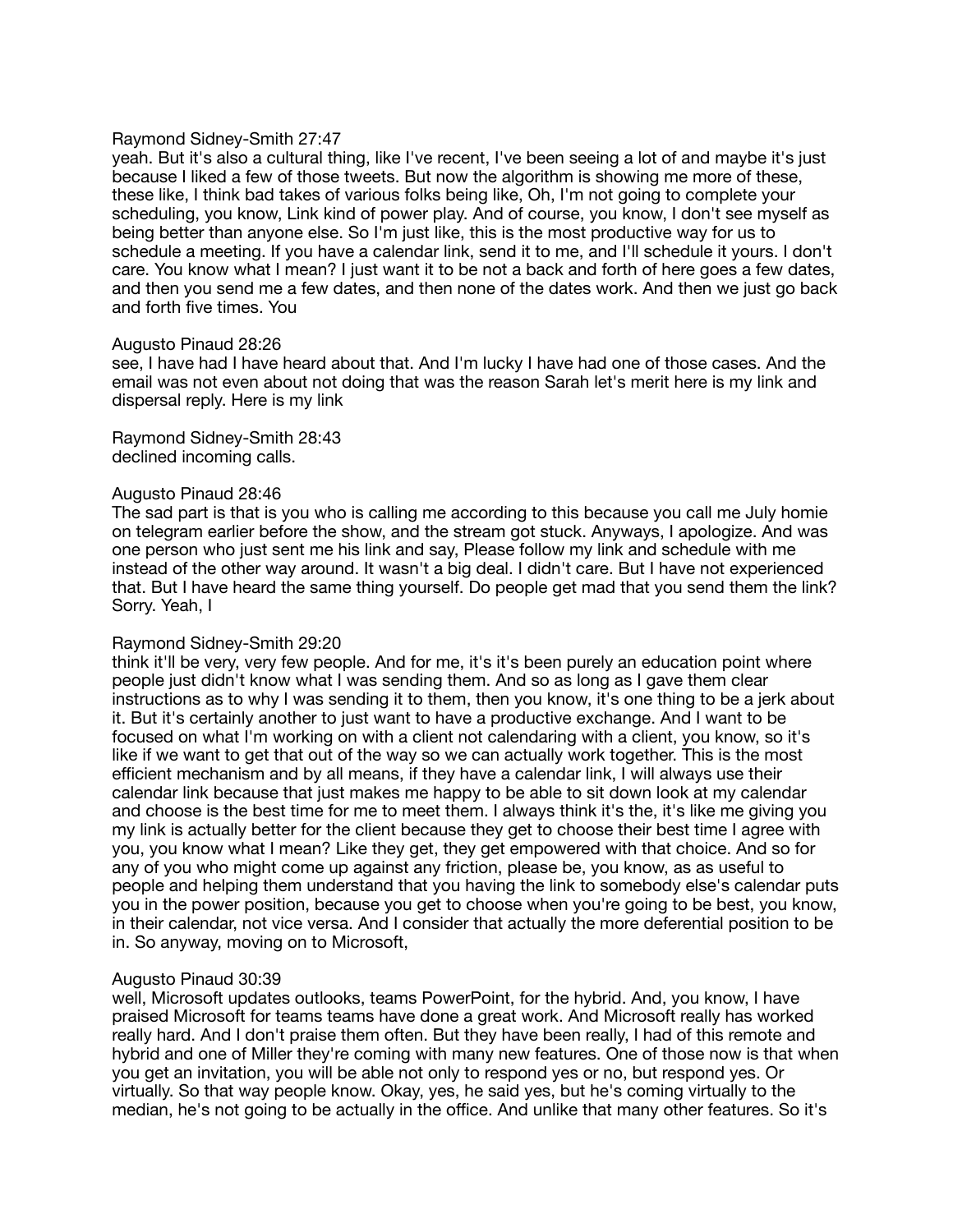a really interesting article to show what Microsoft has done, or is doing for all these comments in the future for them.

### Raymond Sidney-Smith 31:35

Yeah, and I just want to point out to everybody, that Google workspace has the same features. So if you're, for some reason, feeling a little bit of, you know, you know, fear of missing out, so to speak a little bit of FOMO using washing your, your entire system just wants to talk talk to us today. Anyway, so. So the so the idea here is that in Google, you have the basically the work locations feature, and you should be able to set those same work locations. And it's a little bit more robust than what Microsoft has here. But the same thing applies you can you can then say, Where am I attending from and all kinds of other fun things. So it's good both Microsoft and Google workspace are are embracing this hybrid work, even though their their employee policies may be a little bit different than what they're doing in their technology, it's really good to see that they are getting us the technological capabilities that really companies are need, they need the flexibility right now. Okay, on to our next story.

## Augusto Pinaud 32:34

Our next body is story. Sorry, it's from life hacker, why is the iPad Pro Easson worth the extra money. And I disagree mostly with the article. I love what Apple is doing with the iPads, they are bringing super quality products, but they are keeping the distinction between a clear distinction, this is our consumer line, this is our pro line. And the machines don't need to be different, some of the features need to be different. And, you know, the The article goes into say, Well, this is same is the same? Well, there are two main things in this are three main things. One is the screen, the screen on the iPad Air five, that is what they're comparing with. It is different than the screen of the iPad Pro. The second thing is the port, the iPad Pro, half a better port, Thunderbolt USB, four ports that the iPad consumer model do not have. And finally, capacity. Okay, the iPad Air five is limit to 256 gigabytes of storage while the iPad Pro gets on to one gig, or winter when one terabyte terabytes. Sorry. That is really, really good. on Apple side, in my opinion, when you look at both lines, children need to be approached to understand do I need this machine or not do will know immediately that will make your decision easier. And I think again, it's brilliantly gone on their part. If you go there and say 256 is not enough for me, then you already make the decision doesn't matter. And there has been a lot of roasting to Apple for this machine. No, I think they're doing really well on older line made in a super clear distinction. On what machine should you get based on three or four specific things other than that, the machine will perform at the same level and yeah, I think they're doing really well.

## Raymond Sidney-Smith 34:44

I was so getting ready to argue with you. But I agree with you. I was like no, like really? You're absolutely right. I think that I think that the the I'm actually thinking about getting the iPad Air five. I think that it's perfect. iPad for me, and I'm gonna save a couple 100 bucks, I'll buy all the peripherals necessary to be able to get it up to a state where it is, I just don't need the iPad Pro, I don't need that size, I want it to be smaller. I actually like the smaller footprint, you know that I like my iPad 10 inch, you know, seventh Gen, like, you know, it's just, it's just perfect. It's the perfect size. For me, everything's great about it. And the iPad Air five has 5g capabilities, so I can get the 5g you know card for it. And so everything about it is perfect for basically the prosumer that I am in terms of using it. And then someone who uses the iPad Pro as their primary main machine, and needs that kind of horsepower. Great go for it totally for them. So I you know, after hearing your argument, I'm gonna say I agree with you. Alright, moving right along to our next story this week.

### Augusto Pinaud 35:56

Oh, our next is about a device is a couple Libra to the reader is starting to sell here in the state. So if you are interested into this, it is 159 it comes directly to have, you know, competition with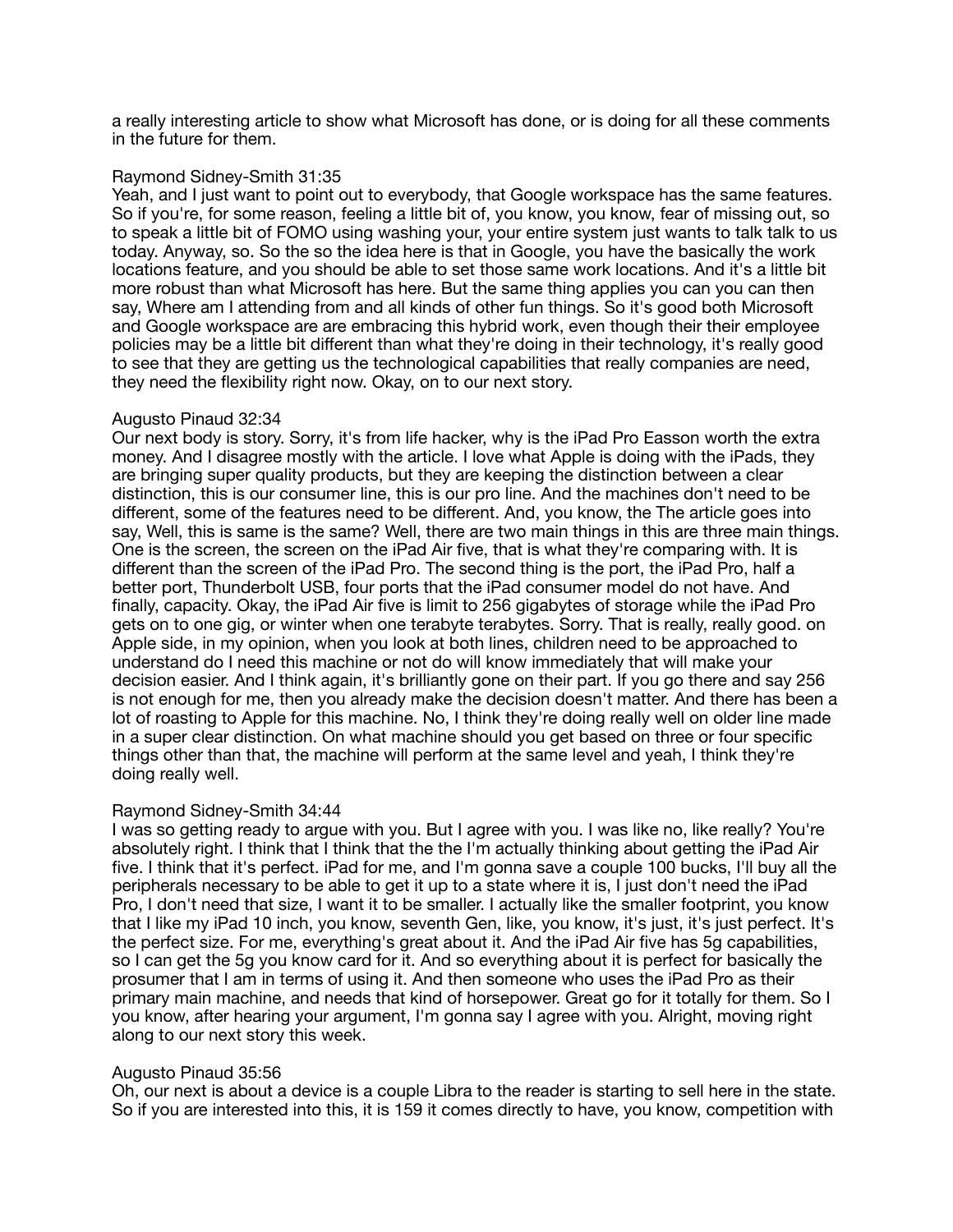Amazon and the Kindles it is it's a seven inch is comparing to the the Kindle Paperwhite. But allows you to have or to leave outside of the Amazon ecosystem. You know, you could have a couple bookstore, you can do overdrive, overdrive, so you can rent from libraries in the United States. It's a great, it's a great device. And it's good to see competition in the market.

#### Raymond Sidney-Smith 36:40

Yeah, this is this is this is great. I think that it's really important for us to see the various options come to the United States and not just stay overseas in Europe and Asia. And so I'm just really, really happy to see the Kobo line continuing to expand here to give competition. And so good to see. All right onward.

### Augusto Pinaud 36:59

The next one we have is FDA clears the first iPhone app from delivering insulin connects to an iPhone to deliver insulin and reliable scar certain iSpring. But this is exciting, because for me at least excited because I could not foreseen how much our devices, the watches, and the phones has turned into medical devices and how much they have improved the quality of people who depend on things like insulin. So knowing that, you know, there, I had a couple of friends who were insulin dependent, and have one of them who has now something that he needs to replace. But it gives them a consistent reading, instead of trying to guess or trying to put insulin based on his guess or or pinching himself that then is permanently reading. And he can pull his phone. And he will tell him what is the reading and based on that he will make a decision. And I think the more we see improvement technology into this area, the better is going to be.

### Raymond Sidney-Smith 38:13

Now this is fantastic. I think, you know if it works, we should absolutely use the technology to make people's lives better. And so I'm just very pleased to see, you know, the opportunity to see technology and like a in this very lightweight way make people's lives so much better. So that's really, really great. And Julie's noting that she finds it intriguing, and oh, yeah, that's really interesting. And she's

## Augusto Pinaud 38:43

about a protocol freestyle livery. Who already using the phone to for continuous glucose monitor. I have seen her on my friend. I don't know exactly what he has, but it's exactly what you said it is now looking to be free to be better.

#### Raymond Sidney-Smith 39:00

Absolutely, absolutely. So Deb is asking appointment slots. Yes. And I'm not sure what question you're you're responding to Deb so let me know and I'm happy to clarify about the Google Calendar, Google workspace appointments lots topic. Alright. Okay, so I think

Augusto Pinaud 39:20

we have an Amazon then over news and now we're going to

Raymond Sidney-Smith 39:23

have one more story we have the Amazon Whole Foods story.

## Augusto Pinaud 39:28

Oh for some reason is close on my side. So Amazon to open the first whole food that is cashierless or using cashier less technology in Washington DC and a second one is coming to Los Angeles. So how Amazon basically is bringing the technology to get rid of the cashiers you know, go you do. You can do your own thing. You can scan your barcode you can even scan the palm of your hand and they will know is you Oh, let's see what it is going to happen. But it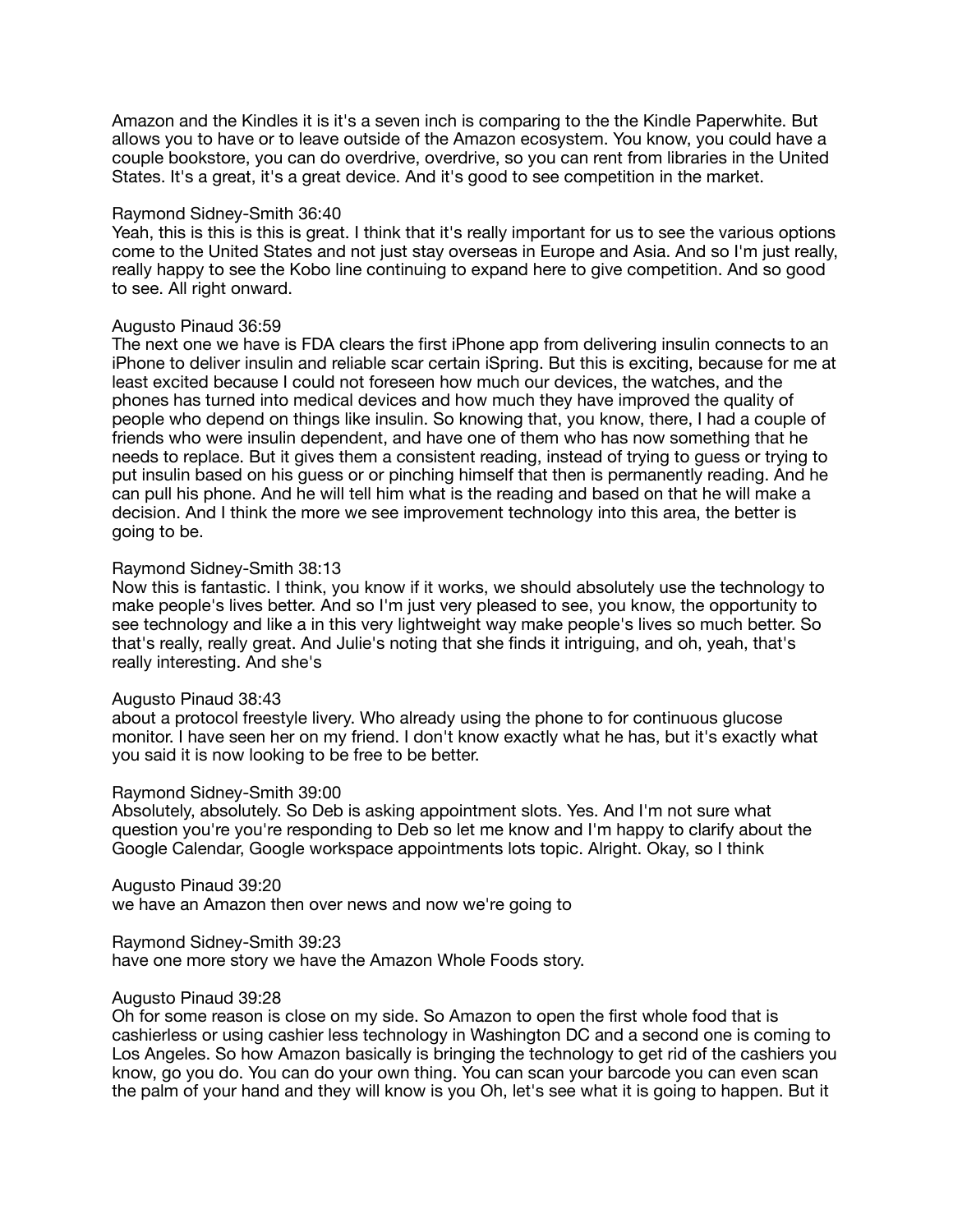is going to be interesting at the end of the day, is that 21,000 square feet location? That is not exactly a small grocery store.

### Raymond Sidney-Smith 40:13

No, no, I know exactly that whole foods I've gotten there many times in DC. And I'll actually be there in DC in a couple a few weeks. So I will definitely be going there to check it out. I want to, I want to see what it's all about. This is my first time I haven't been to any of the Amazon Go stores or any of their other cashierless stores. So I've really been really interested to see, since the other stores have been like bookstores and convenience stores. Having a full grocery shopping experience in Whole Foods just is a novelty, but I'm really curious to see how it all worked out. So when I when I go, I will report your report back. Yes, absolutely. Absolutely. Wonderful, great. Deb. Yes, the Appointment Slots versus the external booking page. So we have basically both of them now within the Google workspace environment. Alright, moving right along to our business segment. Okay.

### Augusto Pinaud 41:02

So the first one is, in q4, 2021, Apple let the wearable device the marketing bid in second place. Cme was almost four times the number of shipments that a lot of forex have anything is a lot. And the second use we have is notion and notion now will allow us to start integrating notion with a bunch of applications, Google Drive and slack and Asana, and others. So you will be able to do those integrations and do really, really well with that. On our final news for, for our business section is about Dropbox, joining, or your command II joining. Dropbox I'm not that familiar with command is, but I'm sure you are.

### Raymond Sidney-Smith 42:03

Yeah, so I actually use Command A command E is Mac and Windows, basically keyboard shortcut, Command E on the Mac, Ctrl E on the windows, bit of a branding problem. But uh, but but Dropbox has now purchased them, what they do is you basically connect all of your cloud services. So say you are an Evernote user, but you're also a Dropbox user and Google Drive and, and, and so you take all of these, you log into them. And now through a keyboard shortcut Command E or Ctrl, E on on the desktop environments, you just basically execute that code, and you can search across all of them Gmail, you know, so you can, you can just basically search, find what you need. And that launches that thing that you were looking for. And so it creates this kind of Omni index of all the things there, there are several different products out there that tried to do this, but I just felt like command II was the best of breed in this particular category, the only missing element was that they, they stopped, because they weren't having very good success with it. And I'm hoping that they'll figure this out when Dropbox, you know, gets their kind of claws on the on the technology. But, you know, they were having difficulty indexing the local system and kind of doing both local and cloud indexing. So you could search across either your desktop, local environment and the cloud together. And so this is that's kind of the holy grail for me is basically being able to search across both your local and cloud storage and find the things you need, so that you can quickly jump to them. And that's what command E really solves. Now, there are a part of the dropbox team, that makes them a little less desires for me to be, you know, putting all of my data in the hands of Dropbox. But you know, I'm not necessarily against Dropbox, you know, just I'm just a little bit more vigilant, I suppose, than the average bear. And so I want to make sure that I'm utilizing tools and feeling safe about it. So we'll see what they do with Dropbox, we'll see how independent the company stays. I would imagine that what Dropbox has done with other programs, other tools that they've purchased, it has been quickly absorbed into the dropbox ecosystem. So I don't see this necessarily being separate and independent from Dropbox for very long. And if that's the case, then, you know, I'm probably going to disconnect and find another tool. And like I said, there are several of them that are out there in the world. And as I come across the ones that I have decided to use, I'll let folks know, but just wanted to let everybody know that they were purchased by Dropbox since I have made the recommendation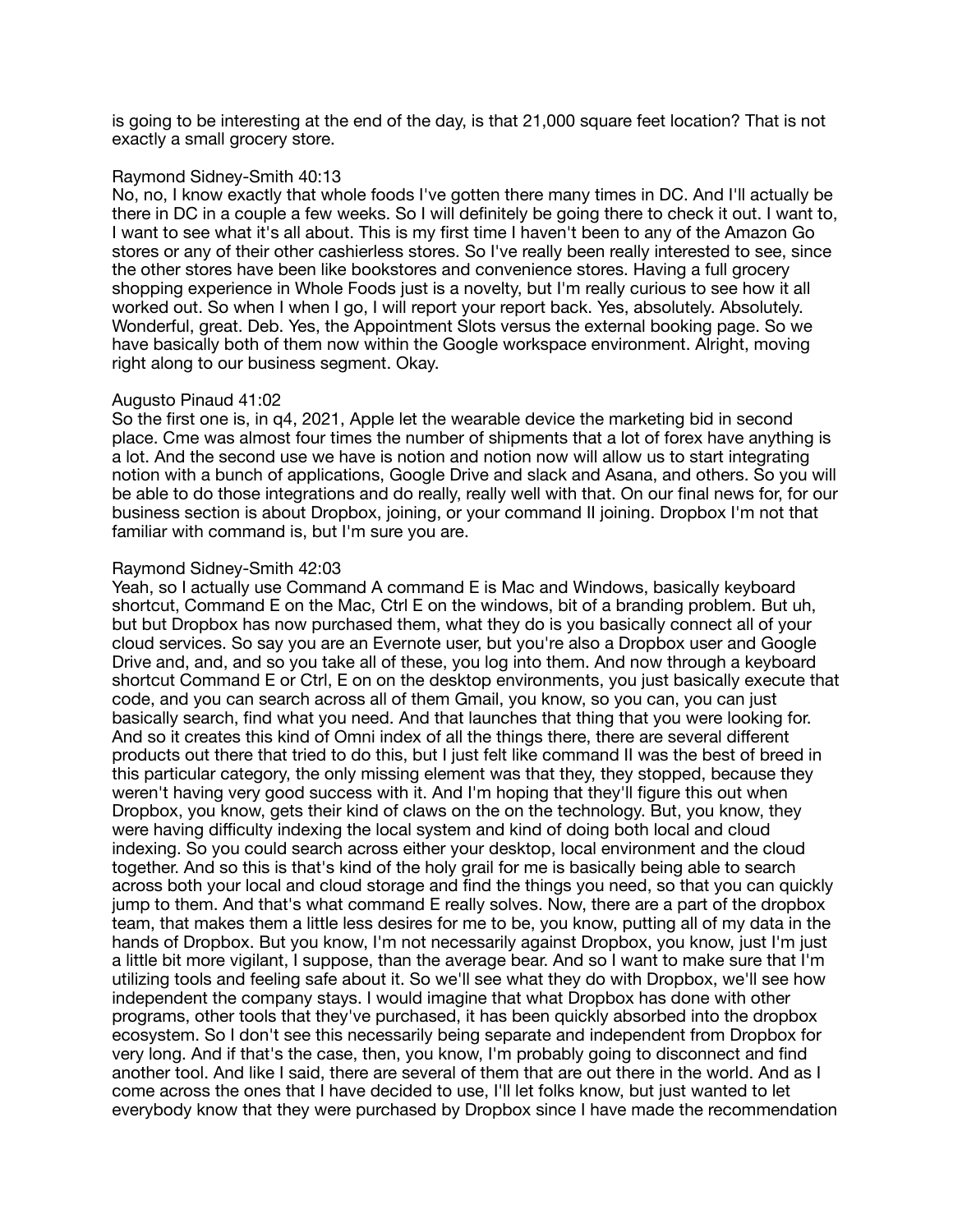about command D in the past, which takes us along to our productivity resources of the weekend. So Augusto and I come across many personal productivity tools, apps and services in and on our personal productivity journeys to put together Anything But Idle each week. So in this segment, the productivity resources of the week, we each bring you one, either new or old or otherwise, tool we think you might like and so this week, we have two tools as usual. And our first tool is a is one that I have not used extensively, but I wanted to show everybody so that you can could kind of see kind of a new tool in action. This tool is called Rose. And rose is a spreadsheet technology that allows you to integrate with other tools really simply and easily. So this is really a Google Sheets, Microsoft Excel airtable, kind of that kind of competitor. But it's actually really interesting to me, because it's seemingly just a very simple. So like, if you just go here and click on create a new spreadsheet, it actually will give you this set of templates that immediately tells you, hey, would you like to do this thing. So if I wanted to create a trending tweets tracker, it could go ahead and just immediately connect to my Twitter account, and then pull that information together and display it. If I wanted to track my Google Analytics data on my website, I could use one of the templates for doing that. If I wanted to connect a Slack notifications to Twitter, it can do that kind of stuff. So it tries to out the gate, make your data useful and applicable to the reason why you're collecting it together. So I just find it really interesting. Again, it's to me brand new. And so I'm just very interested in seeing how rose starts to put together this level of workflow automation built into the data collection process. It's kind of like, what's the integration? What's the what's the data you want to get out first, and then from there, it connects to the data sources necessary. So I find that to be quite interesting tool. And some of you might actually enjoy and want to check out. But this so what is your resource this week.

## Augusto Pinaud 46:30

So my resource this week is called a bumper slip pocket notebook belt, or as my friend art Gelwicks, call it the fanny pack for the iPad. The reality is that I got this, I got this for my wife for Christmas, she carry one of those loving your notebooks. And I thought, Oh, this is great when you just want to carry a couple more things. This is great. But after I saw her use it for the people who are looking us in video, I got one for me for the back of my iPad. And it really changed everything because I carry the iPad, that's the main thing I carry. But sometimes I need to carry two more things. And where I'm going to carry now I can put it in there, I can carry a pen all the time in the iPad, I carry some index card. And as I understand that, you know, it looks like a fanny pack. As Art Gelwicks mentioned, it has really changed because now they're I carry everything I carry a pair of her phones at phones in there, the connectors that I wanted the two connectors that I want to carry with me. And I don't need to carry anything else it attached great in the back of my iPad. And it allows me even to have a pen and a couple of index cards. So it's been great, great, great for me to have them.

#### Raymond Sidney-Smith 47:54

Fantastic, wonderful. And with that, that takes us out of productivity resources of the week and on to what are we doing next.

#### Augusto Pinaud 48:06

So the next thing we're doing is our topic for this week, our main story for this week, or our feature story, it's all about what Apple calls universal control. And universal control basically allows you to go from your Mac and move the mouse and keyboard of the mouse and use it on the iPads connect to the iPads or another Mac. So basically you can keep your central keyboard and move from machine to machine that are connected. And the article in The Verge call it Apple must impressive feature in years. I don't know if it's the most impressive feature but it is incredible. I have two iPads here in my desk. And I can sit in the MacBook Air and move from one or the other and one of them is Hi so it is really nice to be able to use that iPad without moving at all. And even to the point that even that I leave iPad only on the iPad is my main machine. I have a MacBook Air that I use once in a while and it's been compelling enough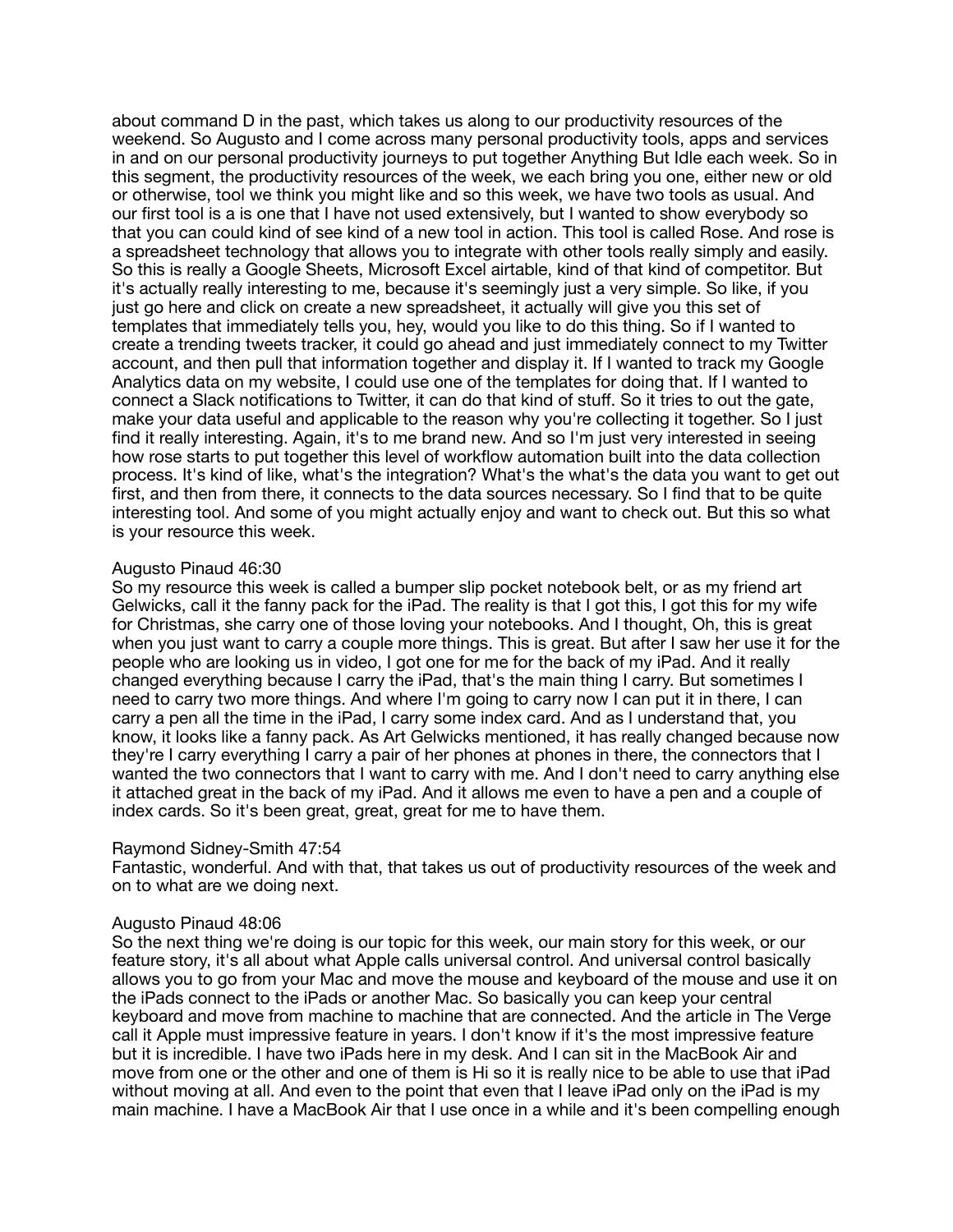that has made me think if I need to change my work around to make the Mac into a place that the iPads are more centric and more comfortable because it is super powerful to be able to move quickly to the iPad on the left do something and come back to what I was doing on the Mac.

## Raymond Sidney-Smith 49:41

So that everybody's aware of what this really is. It basically allows you to have your cursor and keyboard your mouse and keyboard move from the edge of your say Mac device and there needs to be a MAC MAC involved with. So there at least on Mac Mini So you must have a Mac running Monterey MacOS Monterey, either 12.3 or later. And then you can also pair this with other Macs also running 12.3 or later. Or you can run an iPad that is running iPad, iOS 15.4 or later. This also works with Intel Macs, by the way, so as long as it's running MacOS Monterrey 12.3, or later, then you're capable of doing this. So that means that you can operate both Macs via keyboard does not have to be an Apple product keyboard, either. It can be any keyboard that you have attached to it, as long as those two operating systems are at their peak, and you have at least one Mac involved. Okay, so Julie's asking, So does this mean, one iMac? Bluetooth keyboard can simultaneous operate to IMAX? That is exactly correct. Yes, yes. So as long as there's a Mac involved, and you're on Monterey 12.3, or later, you then can go ahead and move your cursor to the edge, and then it just pops over to the other device, and you'll be able to then utilize that same mouse and keyboard in order to be able to go ahead and do that. By Deb, we'll see later. And, and so this is really powerful. I think this is you know, I, I would agree with apple that this is probably one of their most, you know, innovative features, too, for a very long time. This is certainly beyond what sidecar does. sidecar is really just expanding the screen size, allowing you to either extend or mirror your iPad, you know, using your iPad as an extended ceremony. Yeah, basically, as a second monitor. But this really extends the capabilities of your device. And means that you don't have to have four and five keyboards sitting on your desk to operate the same devices that you have sitting on on your desk. So I'm really pleased with this idea of universal control. And I'm looking forward to playing with it. And again, I really wish that you were able to use this across all devices, right. So you can't do this, if you have two iPads. And no Mac, you can't do this on all using your iPhone, this doesn't obviously extend to any windows or Android devices, which is totally understandable. It doesn't include the Apple Pencil. So there's, there's some limitations here. But but if we have the ability to sit down with a keyboard, and mouse and have an iMac, and MacBook Pro, and an iPad, and just to be able to seamlessly move across those devices, that's a really powerful productivity feature. But I don't think we should overlook and I'm really impressed with Apple being able to bring that to market. So very, very cool.

#### Augusto Pinaud 52:43

Yeah, I wish that I don't, this is on my wish list. I'm not getting it. But this is on my wish list is that this year, with a new operating system that is coming for the iPad, we are going to be able to get it from an iPad to another iPad. If they do that, then I can get rid of my MacBook.

#### Raymond Sidney-Smith 53:02

And and for those who might have the question, you can get rid of them, you can turn off the the technology. So if you go into your system preferences under Display, you should be able to turn off your the universal control in the Mac. And on the iPad. I believe it's under airplay and handoff is in your system settings you can go into in there and turn it off as well. So if you don't want it, you don't need to have it. You do need to have what is it Bluetooth, Wi Fi. And you have to be logged into your Apple ID in order for

#### Augusto Pinaud 53:35

me to share the apple id yes, they need to share the Apple ID and they are connected. They don't need to be connected, but they need to be close enough. So I'm guessing they're using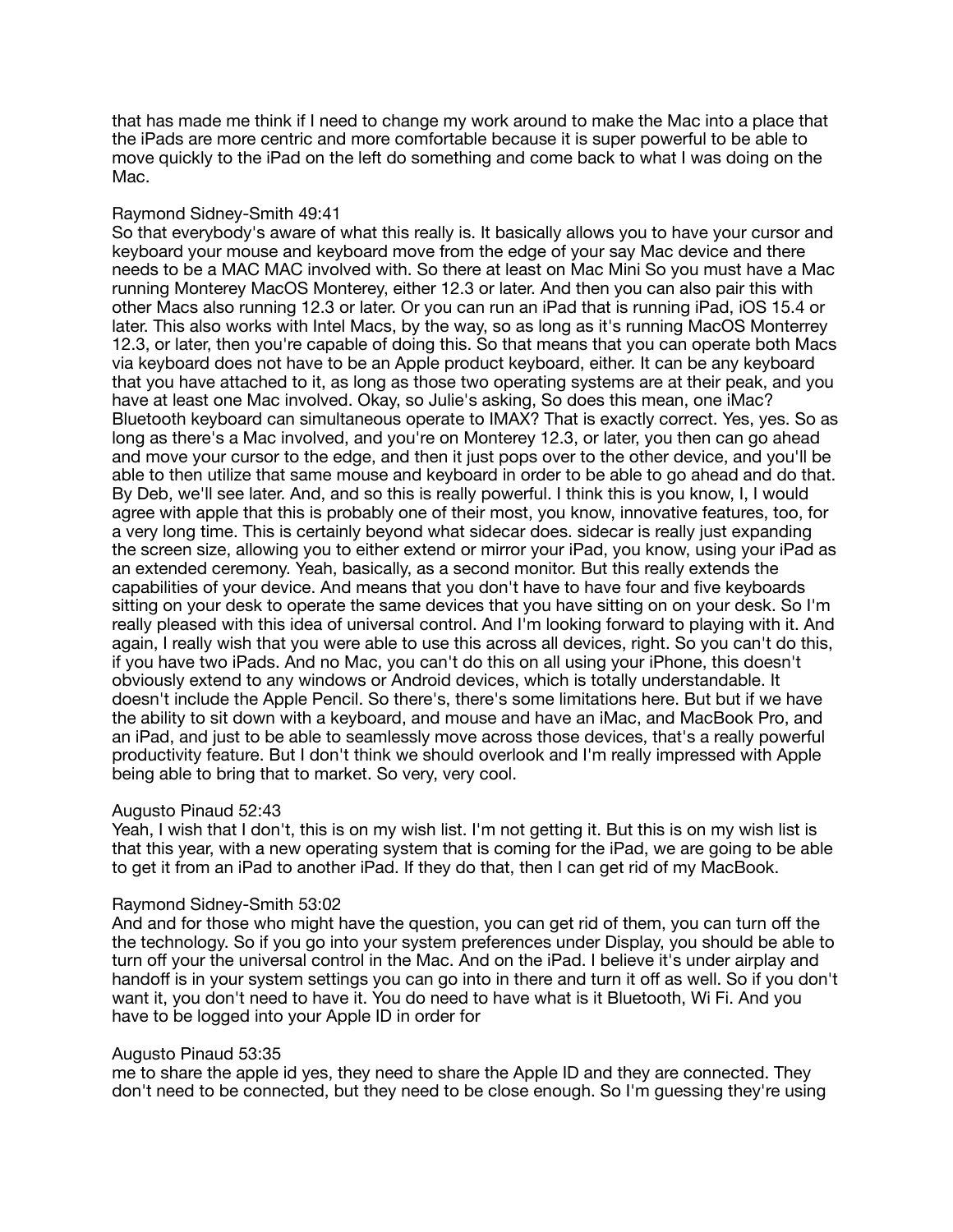somehow Bluetooth or the technology they have to share documents in order to know which which with which machine is close.

### Raymond Sidney-Smith 53:53

Yeah, so so just to be to put a fine point on this, you need to be in the same iCloud account. So you need to be logged into the same iCloud account. Two factor authentication must be enabled. You have to have Bluetooth, Wi Fi enabled and handoff enabled. So all three of those enabled, and the devices need to be within 30 feet of each other. So they need to be able to be within that same space. They can't be tethering. So they can't be tethered. You know, like if your Mac is tethering to the iPad, if they can't be tethered, they have to be on the same Wi Fi network. And so there's some again, it's it's like within these limitations. It's still a very incredible technology. Yeah, so I'm pretty impressed with it. I'm like you I would love to see the ability to have two iPads side by side and just be able to have an external mouse and keyboard operating both of those devices without anything else. That's a really really nice setup especially if you have an iPad Pro and say an iPad Air or or an iPad nine inch and you want to be able to just work on those two devices side by side. That's a really nice setup and I think that a lot of people will want that.

### Augusto Pinaud 54:57

So all right, our next muse or The announcements and I think we should start with announcing our top 10 female experts for 2022.

### Raymond Sidney-Smith 55:08

Yeah, and so I have an image. I know I created it, and we could put this up on screen for folks. Ready, I don't have a drumroll. So we're just gonna say we're just going to announce it but the winner of the top 10 I'm going to put on screen for us and, and there it is, with 45% of the votes in Stacy Harmon is our top productivity technology and organization expert of 2022. So congratulations to Stacy Harmon. She's an Evernote certified consultant or an Evernote certified expert now as I am and is just runs a wonderful you know, program that she calls the Harmon enterprises academy that helps Evernote hers, so definitely go check her out and what she's doing over there at Harmon enterprises. And Haley Watts comes in in second place, who is tip for me, I have a new person on my list. And she was actually nominated by Grace Marshall came in fourth. And here in the audience today is Julie bestiary who came in third. So congratulations, Julie on being a third at 13% of the vote. And to everybody else who who placed in the top 10. We had a tie for 10th place so there are 11 folks who are on screen. If I'm if my math is correct here, but making Hyatt Miller and Mel Robbins tied for 10th place. And Gretchen Rubin and Laura Vander kam tied for what is that 10 Nine 8/8 place. So. But yeah, but But congratulations to everybody. We will tweet this out and let everybody know with the podcast released tomorrow morning. So we'll let everybody know about all those things. But it's just really wonderful. This is the second time this is the second year in a row that we've done this, I'm just really pleased to be able to highlight these wonderful productivity technology and organization experts. And yeah, we'll probably do it again next year. Why not? It's a lot of fun to bring some voice some elevation and some notoriety to these these folks. So right,

## Augusto Pinaud 57:17

continued to we have a couple more announcement. You know, later Bon has left the verge and he wrote a firewall letter really interesting to read. You The link is in there. In the important things are the most important thing. But in technology area, there is an announcement that I wanted to keep an announcement and is that the fair repair act is going to the Senate and data thing is going to be interesting. Also Google IO, it's going to be very cool again is starting May 11. So it's coming so excited

Raymond Sidney-Smith 57:58 for this year.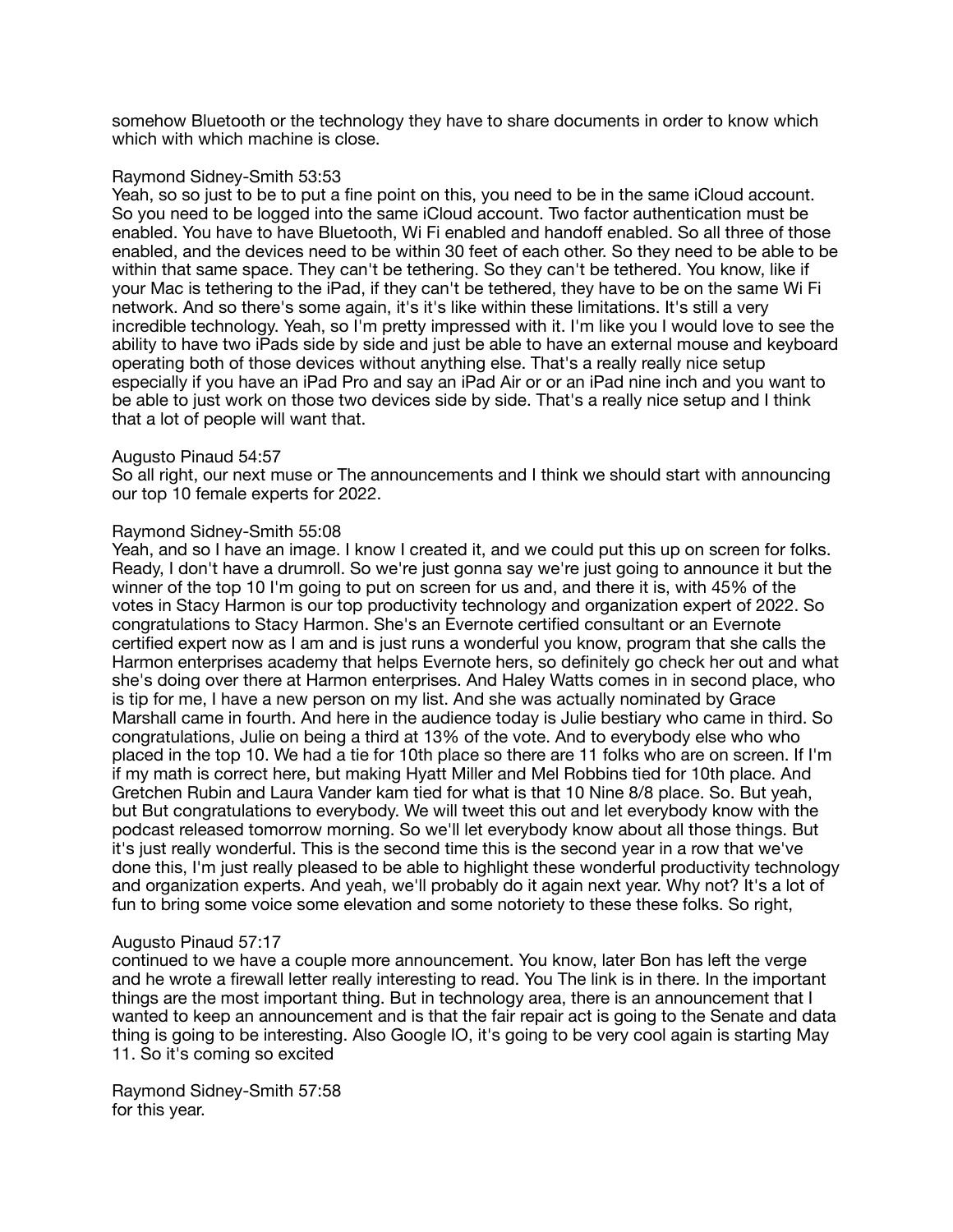#### Augusto Pinaud 58:03

For a reminder for our users have to do is the outlook old plugin is going to stop working. So you need to update to the new way to connect to Outlook. So you can keep that working. And Michael Hyatt and company changed their names to full focus. And finally, there is a link in there for second batch of at home COVID tests that you can get for free. And finally, there is an app called Jairus gyroscope that I hope Ray knows more than the apt and I but gyroscope apparently for what I understood on how I got the information is stop having that free plan went for a full two year paid. And now they're back having a free plan for people. And what I was able to research about it seems pretty, pretty interesting app again, talking about health, your watch your and your technology to help you balance all that.

### Raymond Sidney-Smith 59:08

Yeah, so so that everybody is aware gyroscope is inside of the category of applications that are passive data trackers for your health and productivity. And so what it did is similar to instant and Rescue Time and some of the other applications it sits in the background and it monitors what you're doing on your phone and some of the till the telemetry that is happening on your phone so that it's able to tell you what you've done right help categorize this items. I use an application called RISE ri Z and I should have saved that for a productivity resource one week but but rise is really great and but it's a subscription just like gyroscope gyroscope was free. Like instant is and and then all of a sudden they you know I'm sure like any business they have to make money so they they put out a subscription plan and it just wasn't working For me to pay for it, and so they went to this paid plan. But now they've they've launched and now they have much more in the health space, like a whole bunch more that they've done in the health space, which is really, really interesting. And they've put out a free plan. So definitely check it out. If you're interested in the quantified self movement, I'm accused Belfer. And so I love the idea of being able to just do that level of both active and passive data tracking. And so that's, that's really what gyroscope is, it gives you that ability. They're very Apple focus. So this is iOS, and kind of Apple focused platform where it's instant. If you go to I think it's instant dot today, or instant app dot today or something like that. They're there the more Android focused application for that kind of passive data tracking, but it's just useful to be able to have a third party, kind of collect them, collect the data, and then crunch the numbers and give you dashboards to tell you, Hey, how much did you walk today? What did you do with your, you know, with your applications today? Where did you spend most of your time on this or that, and it helps to give you some level of data in that regard. Any other announcements? Gousto?

#### Augusto Pinaud 1:01:03

No, you said, and then there were two,

## Raymond Sidney-Smith 1:01:07

that we have covered the productivity and related to technology news this week, thanks to our live audience for joining us as always, to join in the festivities to celebrate the top 10 productivity, female productivity technology and organization experts this year. And so congratulations to the winners, including of course, especially Julie bestiary, who's here with us today. So congratulations, Julie again. And thank you, Augusto, for putting together the show this every week, making sure that this show comes together is really on your shoulders. And so thank you for doing that. It's my pleasure. Always. All right, everybody on anything but idle.com that is the place to go for our show notes. So if you're watching us live tomorrow, when the show releases as a podcast, the show notes will be there with links to all of our stories, our productivity resources of the week, our extra stories we don't cover during this time, because if not, our show would be three or four hours long. And you probably want to actually get other things done in your day. But we also have a text transcripts to read and download there as well. So after the podcast episodes goes out, and you go to anything but idle.com forward slash one to one, if somewhere along the line, we've missed a story, feel free to visit that page.